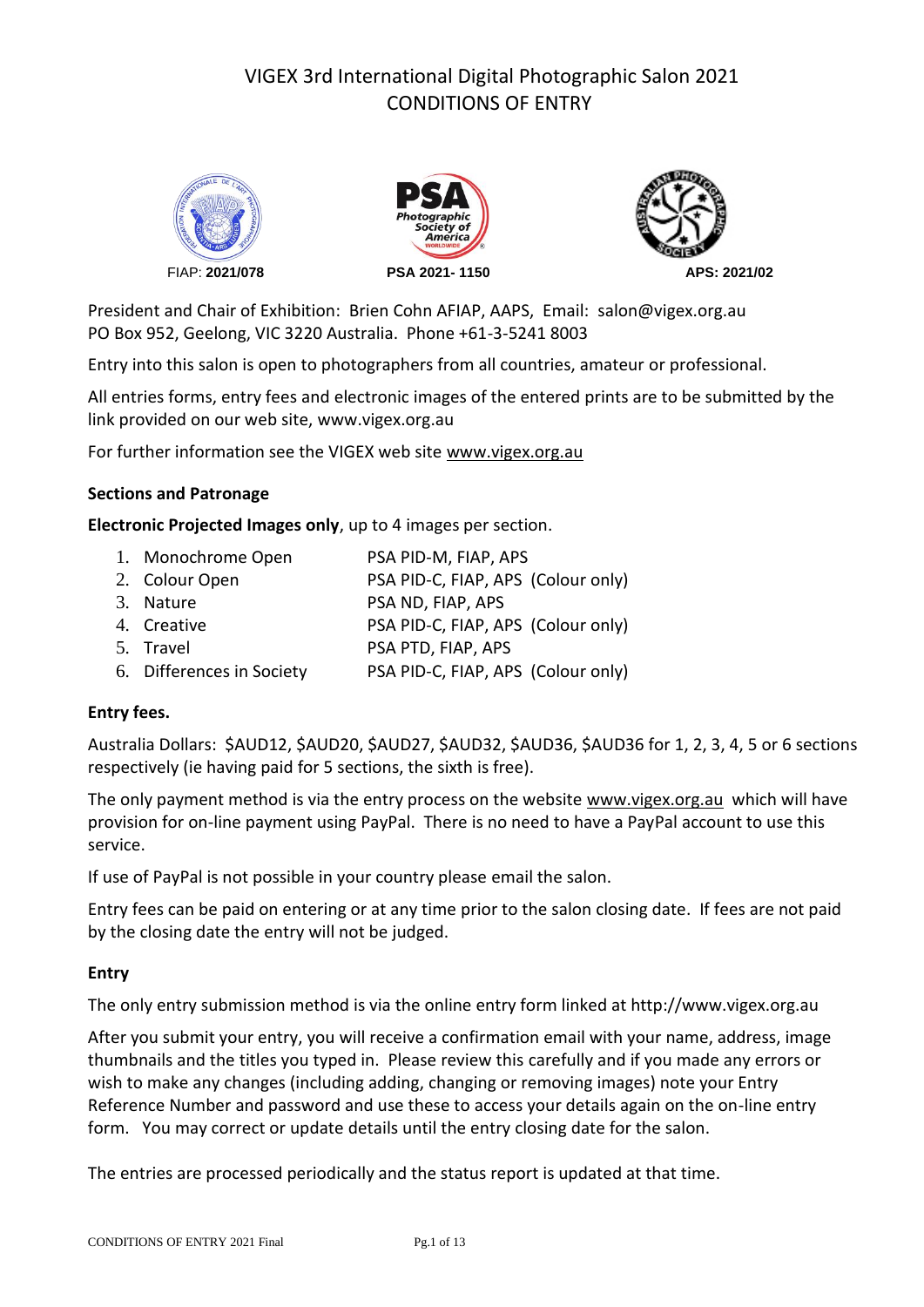**Calendar**

| <b>Closing date</b>                             | 24 May 2021 - no images will be accepted after 11.59pm<br>(AEST) on this date.                                          |
|-------------------------------------------------|-------------------------------------------------------------------------------------------------------------------------|
| <b>Judging</b>                                  | 5 & 6 June 2021                                                                                                         |
| <b>Emailing Report Cards</b>                    | 20 June 2021                                                                                                            |
| <b>Web Gallery</b>                              | 5th August 2021                                                                                                         |
| Catalogue on-line (PDF Download) 17th July 2021 |                                                                                                                         |
| <b>Mailing of Awards</b>                        | <b>22 August 2021</b>                                                                                                   |
| <b>Exhibition</b>                               | 17 & 18 July, 24 & 25 July 2021<br>(Geelong West Town Hall Supper Room, 153 Pakington Street,<br>Geelong West VIC 3218) |

## **Displays of Accepted Work**

A gallery of all acceptances will be displayed on the Vigex web site.

The salon exhibition will project all the accepted images. A selection of acceptances will be displayed during or soon after the initial exhibition in three other public digital slide shows, on the following dates and locations:

Corio Bay Camera Club, Centenary Hall, 1-9 Cox Rd, Norlane Victoria, date TBA, Melbourne Camera Club, Cnr Dorcas and Ferrars Streets, South Melbourne, Victoria, date TBA, Geelong Camera Club, 1 Barwon Heads Rd. Belmont Victoria, date TBA (dates to be confirmed on website)

#### **Judges**

| <b>Salon Jury</b>                            | Location            | <b>Sections</b>    |
|----------------------------------------------|---------------------|--------------------|
| Max Lane Award Winning Photographer          | Victoria, Australia | 1, 3, 6            |
| Mario Mirabile MAPS EFIAP                    | Victoria, Australia | 1, 3, 6            |
| Gary Smith Diploma Photo Imaging             | Victoria, Australia | 1, 3, 6            |
| lan English EFIAP/g GMAPS                    | NSW, Australia      | 2, 4, 5            |
| Margaret Metcalfe EFIAP, FAPS                | Victoria, Australia | 2, 4, 5            |
| Joseph Tam GMPSA, SPSA, EFIAP/d3,<br>APSEM/b | NSW, Australia      | 2, 4, 5            |
| Heather Prince MAPS and EFIAP                | Victoria, Australia | Emergency<br>Judge |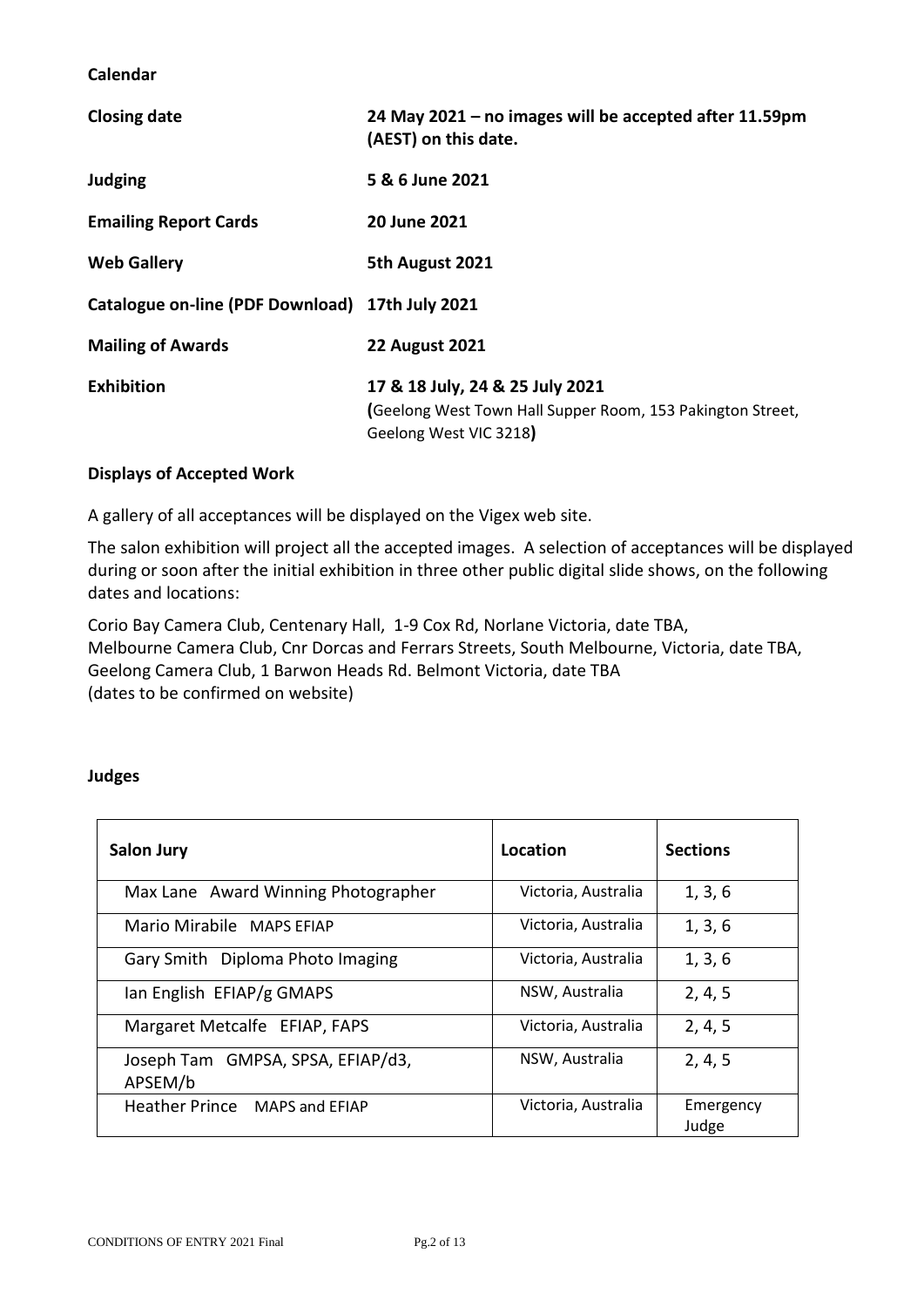|                 | <b>MONOCHROME</b><br><b>OPEN</b> | <b>COLOUR</b><br><b>OPEN</b> | <b>NATURE</b>                | <b>CREATIVE</b>              | <b>TRAVEL</b>      | <b>DIFFERENCES</b><br><b>IN SOCIETY</b> |
|-----------------|----------------------------------|------------------------------|------------------------------|------------------------------|--------------------|-----------------------------------------|
| 1 <sup>st</sup> | <b>PSA Gold</b>                  | <b>PSA Gold</b>              | <b>PSA Gold</b>              | <b>PSA Gold</b>              | <b>PSA Gold</b>    | <b>PSA Gold</b>                         |
| 2nd             | <b>FIAP Gold</b>                 | <b>FIAP Gold</b>             | <b>FIAP Gold</b>             | <b>FIAP Gold</b>             | <b>FIAP Gold</b>   | <b>FIAP Gold</b>                        |
| 3rd             | <b>APS Gold</b>                  | <b>APS Gold</b>              | <b>APS Gold</b>              | <b>APS Gold</b>              | <b>APS Gold</b>    | <b>APS Gold</b>                         |
| 4th             | <b>VIGEX Medal</b>               | <b>VIGEX Medal</b>           | <b>VAPS Gold</b>             | <b>VAPS Gold</b>             | <b>VAPS Gold</b>   | <b>VIGEX Medal</b>                      |
| 5th             | <b>VIGEX Medal</b>               | <b>VIGEX Medal</b>           | <b>VIGEX</b><br><b>Medal</b> | <b>VIGEX</b><br><b>Medal</b> | <b>VIGEX Medal</b> | <b>VIGEX Medal</b>                      |
| HM              | <b>FIAP HM</b>                   | <b>FIAP HM</b>               | <b>FIAP HM</b>               | <b>FIAP HM</b>               | <b>FIAP HM</b>     | <b>FIAP HM</b>                          |
| HM              | <b>FIAP HM</b>                   | <b>FIAP HM</b>               | <b>FIAP HM</b>               | <b>FIAP HM</b>               | <b>FIAP HM</b>     | <b>FIAP HM</b>                          |

Plus approx. 84 Merits distributed across all sections

Special Awards:

Best Author Award (FIAP Blue Pin) - Determined in line with FIAP requirements. The entrant who achieves the highest total number of acceptances across all sections of the salon.

Most Successful Club Awards (Plaques) – The Club with the highest total number of acceptances across all sections of the salon for up to their top five entrants, with a minimum of three entrants to be eligible. Two awards will be given - to the Most Successful Australian Club and the Most Successful Overseas (non-Australian) Club.

Most Successful Youth Entrant (Plaque) - awarded to the entrant aged between 16 years and under 21 years on the salon closing date who achieves the highest total number of acceptances across all sections of the salon. All salon images will be judged together - youth images will not be judged separately. Judges will be unaware of the youth status of any entrant or their birth date. Declaration of date of birth on the salon entry form will be optional, but will be needed if an entrant wishes to be eligible for this award.

## **Catalogue:**

The catalogue will be a free PDF downloadable from the web site by exhibitors.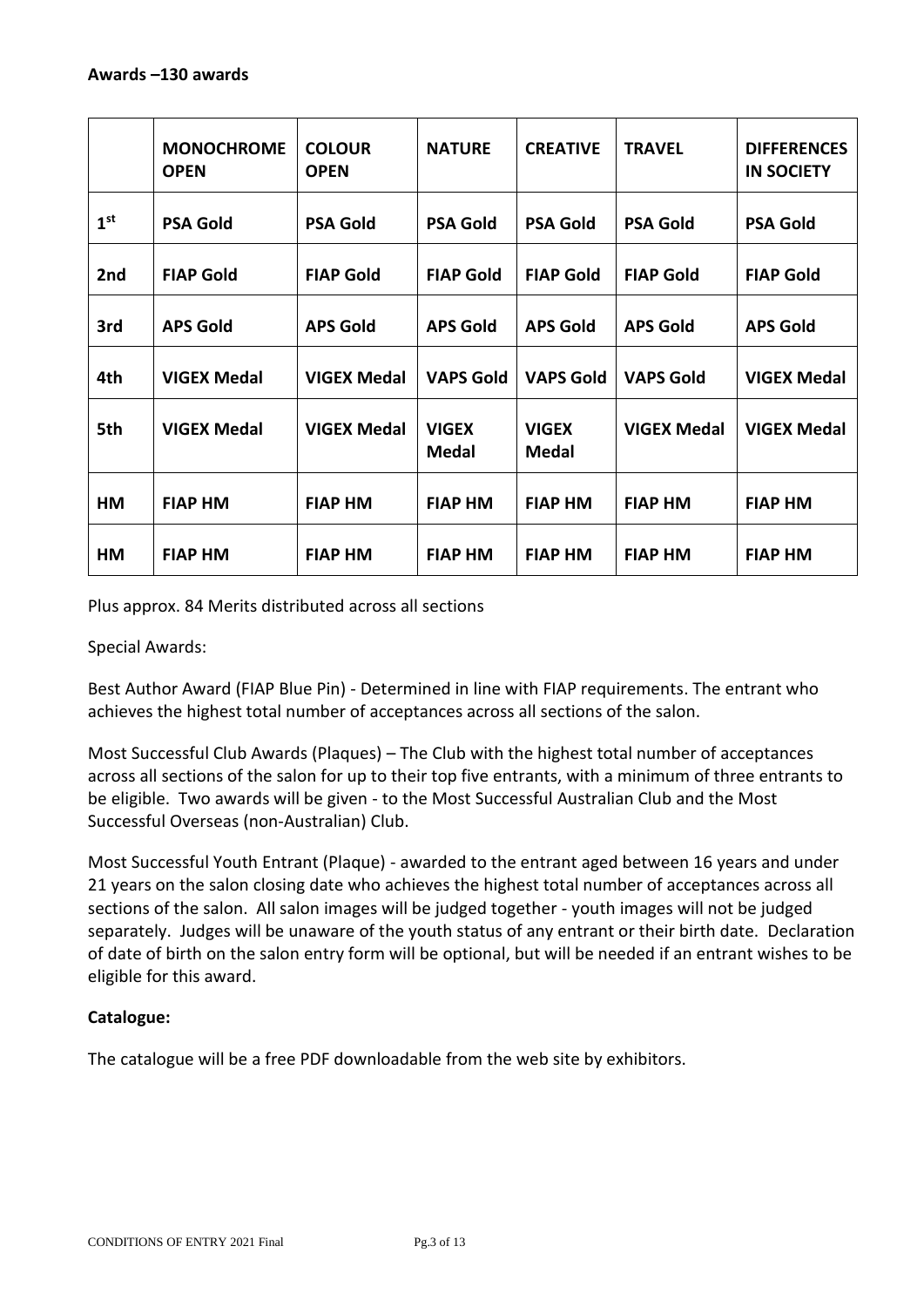## **Compliance with Conditions of Entry and Patronage Organisation Rules.**

The exhibition will be conducted according to FIAP, PSA, and Australian Photographic Society Inc (APS) regulations. Parts of these Conditions are clauses mandated by these organisations. All entries must comply with all parts of these Conditions. If inconsistencies occur all entries shall conform to the stricter of these definitions.

**IMAGE AND ENTRY REQUIREMENTS** This exhibition is open to anyone; however, an entry may be rejected when the Sponsor or the Exhibition Organizers, in their reasonable discretion, believes the entry does not conform to exhibition rules and these Conditions of Entry. Membership in any photographic organization is not required.

**Sanctions**: Entries will not be accepted from any entrant who is currently sanctioned by PSA, FIAP or APS.

#### **PSA Star Ratings**

To receive proper Star ratings credit from PSA, entrants must provide their names and country exactly the same in each exhibition. Aliases are not permitted. Please contact PSA in the event of name changes or relocating to another country

#### **Image Creation**

Entries must originate as photographs (image-captures of objects via light sensitivity) made by the entrant on photographic emulsion or acquired digitally.

## **Certification**:

By virtue of submitting an image, the entrant certifies the work as his or her own (.Images may not incorporate elements produced by anyone else (for example: clip art, images or art by others downloaded from the Internet). Aliases are not allowed. The entrant permits the sponsors to reproduce all or part of the entered material free of charge for publication and/or display in media related to the exhibition. This may include low resolution posting on a website. Note: Entrants who indicate that their images may not be reproduced or used "will not be eligible for awards" or inclusion in audio-visuals of the exhibition "and could be subject to disqualification" by the exhibition sponsors. (Salon rule: These images will be disqualified.) The exhibition assumes no liability of any misuse of copyright

In the general interest of the event, the reproduction of the entered works is allowed in the printed or digital catalogue.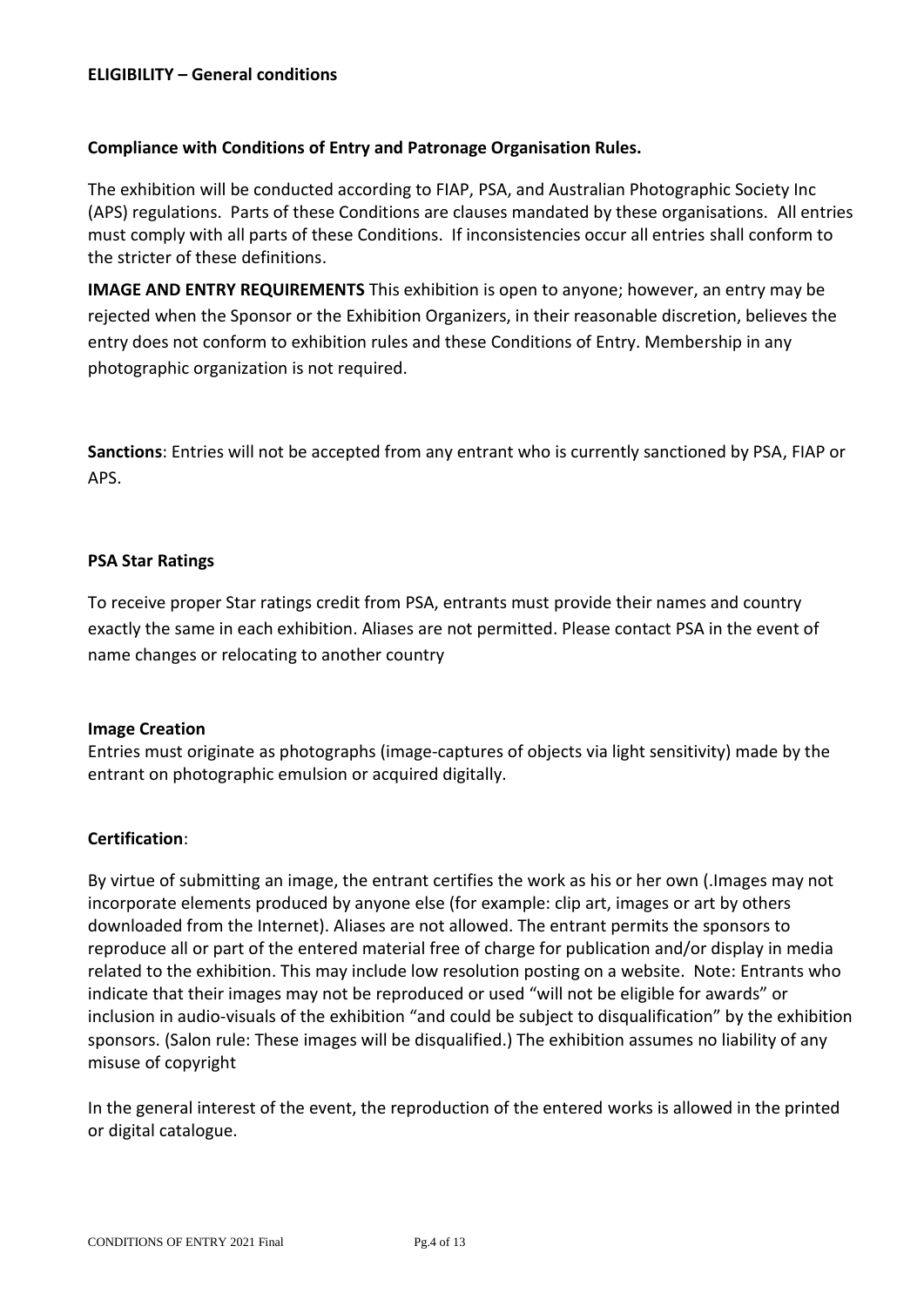**Alteration and Computer Generation** Subject to Divisional restrictions (particularly Nature, Photo Travel, and Photojournalism) images may be altered, either electronically or otherwise, by the maker. Adjustments to enhance images or creatively modify images are allowed providing the underlying photograph is retained in a way that is obvious to the viewer. Images may not be constructed entirely with a computer, and must be the sole work of the author. All parts of the image have to be photographed by the author who is holding the copyright of all works submitted

**Re-use of accepted images**: Once an image has been accepted in a PSA Recognized exhibition, any identical image, or near identical image, may not, in future, be entered or re-entered in any section of the same Division Star Ratings class in that exhibition regardless of media, format, or title; may not be re-titled for entry into any other PSA Recognized exhibition, including translation into another language. See VIGEX salon rule below re 'Acceptances in all previous VIGEX Salons'.

**Entry**: An Entry consists of, up to and including, four (4) images entered by a single Entrant into the same Section. An entrant may only enter a specific Section once.

## **Titles**:

Each image must have a unique title. That unique title must be used for entry of that image or of an Identical Image into any and all PSA-Recognized exhibitions. Titles must be 35 characters or fewer. No titles may be visible to the judges, and nothing in the image may identify the maker. Titles must not include file extensions such as .jpg or .jpeg (or any other camera capture filenames), or words such as "untitled" or "no title". Titles may not consist solely of numbers.

## **Color and Monochrome:**

Color and Monochrome images from the same capture that share substantial pictorial content in common will be considered the same image and must be given the same title.

However, PSA members working on Galaxy and Diamond Star Ratings are allowed to continue using different titles of monochrome versions and color versions of the same capture that have already been accepted until the required number of acceptances for those titles has been completed.

**VIGEX rule:** Multiple copies or variations of an image may not be entered into a VIGEX salon in the same year.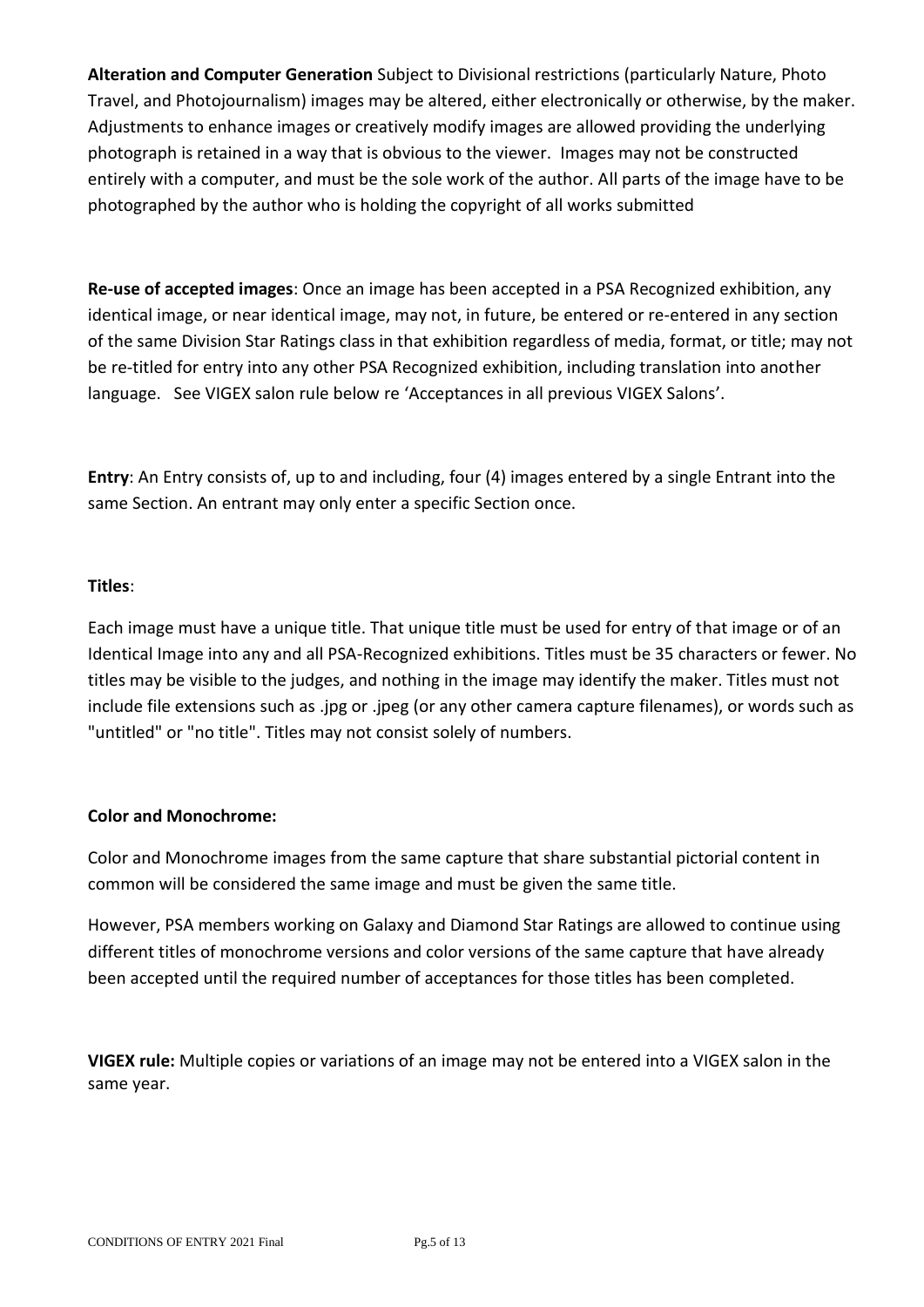## **Acceptances in all previous VIGEX Salons**

Images accepted in any previous VIGEX print or digital salon, or almost identical in style and subject matter, or any images made from the same original capture, are ineligible for entry in this salon, regardless of title or format. Images that have been converted between Colour and Monochrome are considered to be the same image for this rule, regardless of titles.

## **Image format**

This exhibition accepts electronic digital images only – no slides or prints. All entries are to be:

- \* in sRGB .jpg format
- \* maximum 2MB file size
- \* maximum 1920 pixels horizontally, 1080 pixels vertically.

Note that portrait orientation images must still meet the 1080 pixel height limit. Images which exceed any of these maximums will be blocked during the on-line entry process. Smaller images may be submitted - these will not be resized to meet the specified pixel limits and will appear smaller when projected for judging.

You do not need to follow any naming convention for your jpg files when you enter. The entry form software properly renames your files to meet the needs of our exhibition.

Titles must use letters and numbers from the English alphabet but no other characters. Maximum title length is 35 characters, including spaces. Titles will not be announced at judging.

## **ORGANISATION**

The Exhibition will be conducted in accordance with the rules of the PSA, FIAP and APS.

An entrant's images will not be presented to the judges consecutively. An entrant's four images will be distributed throughout four rounds of judging in that section. Distribution of images will be in the same round order as submitted by the entrant.

An image may be entered in only one section where acceptances of that image in multiple sections would be eligible for the same PSA star path

## **Judging method:**

Judging is by a jury sitting together viewing the images. Images will be projected for judging and exhibition at 100% resolution using an OPTOMA projector, model EH500 or EH501, with a native resolution 1920 x 1080 pixels.

## **Data Protection:**

By entering this exhibition, you are explicitly consenting to the personal details you have supplied, including email addresses, being held, processed and used by the exhibition organizers for purposes associated with this exhibition. You also explicitly consent to such information being sent to organizations that have accorded official recognition, patronage or accreditation to this exhibition. You acknowledge and accept that entering this exhibition means that the status and results of your entry may be made public.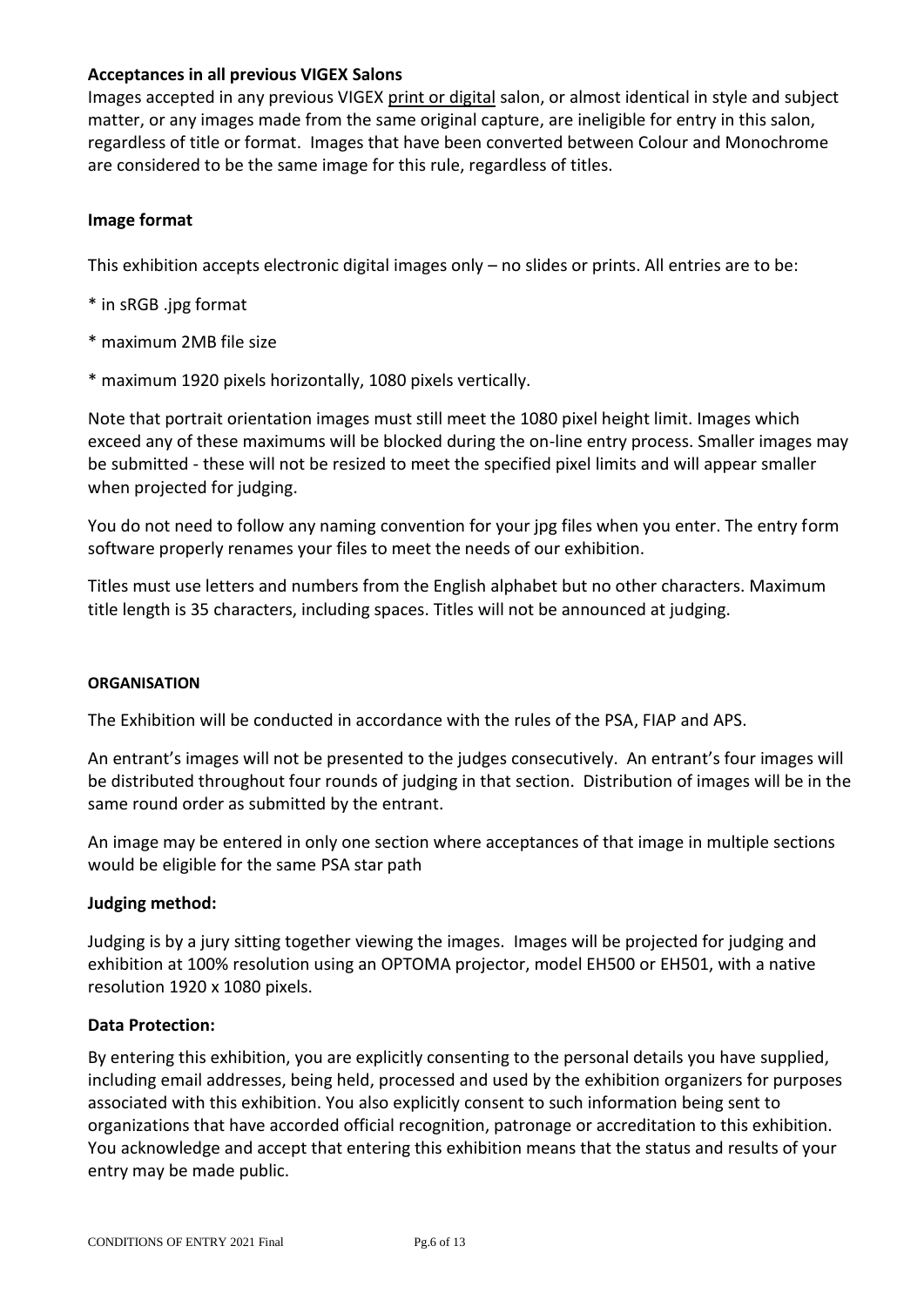## **Compliance**

It is the exhibitor's responsibility to comply with these rules. VIGEX reserves the right to disqualify from this exhibition any image which it believes would fail to meet these requirements. Any acceptances with invalid titles will not be eligible for FIAP distinctions and will not be validated by PSA for Star Ratings or included in the annual PSA Who's Who publication. VIGEX will take any necessary steps in order to provide evidence required by PSA, FIAP and APS to investigate possible breaches of these rules.

## **Breaches of Rules**

If, at any time, it is determined in the reasonable discretion of the exhibition organizer or the judges before, during, or after the judging of an exhibition that an entrant has submitted entries where one or more images may fail to comply with these Conditions of Entry, including the stated definitions, the exhibition organizers reserve the right to delete the entry from the exhibition and void any or all acceptances or awards in connection with the exhibition. Fees may be forfeited or refunded in these circumstances. The entrant acknowledges that the decision of the exhibition organizers or the judges is final.

## **FIAP:**

Each entrant to FIAP salons must observe the rules of FIAP and conform to the regulations of the present document and document 017/2017.

Any author, whose image shows any suspicions about the compliance with FIAP regulations or definitions, can be requested by the organiser or by FIAP, to submit the original capture file (file containing the data recorded by the sensor; ie: the RAW or the original unretouched JPEG files) plus the file of the images immediately before and immediately following the questionable image. If he/she fails to provide what is required, he/she can be sanctioned.

The names of sanctioned entrants will be put on a list, which will be sent to the organisers of FIAP salons. Their participation in any event of FIAP will be restricted or banned depending on the case. In addition they cannot be appointed as judges of FIAP salons, in a salon under FIAP patronage, organise a salon with FIAP patronage, nor apply for FIAP distinctions and they lose the right to use any FIAP distinctions they have formerly received.

IMPORTANT: Concerning digital entries, authors must preserve intact with no alteration, the original metadata of images. In case of dispute relating to compliance with FIAP regulations, the fact of FIAP not being able to access this important data could result in the author being sanctioned.

Any person who is found guilty of using photographic material that was not captured in camera by that person will be excluded for life from FIAP activities.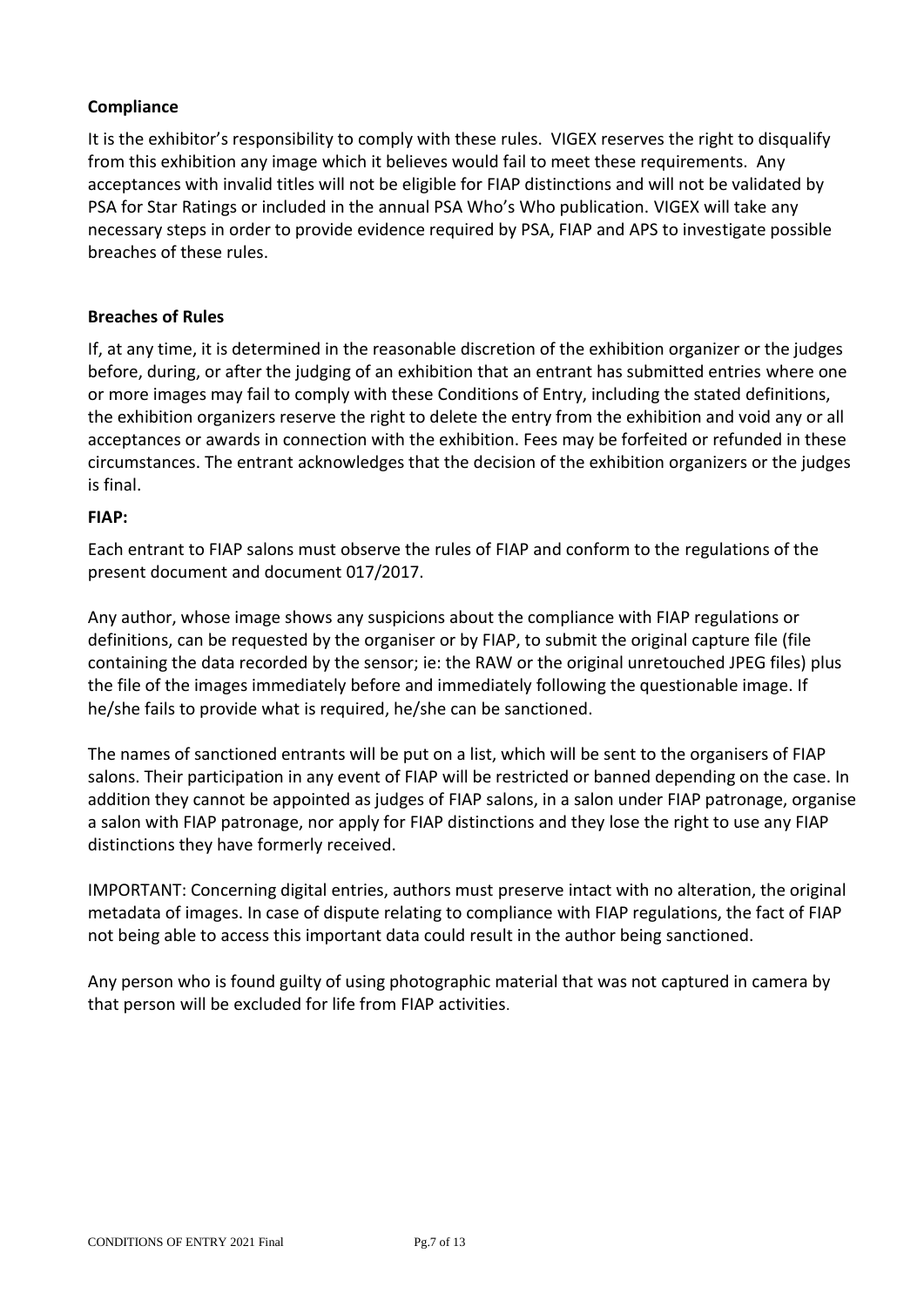By the sole act of submitting his/her images or files to a salon under FIAP Patronage, the entrant accepts without exception and with no objection the following terms: - that the submitted images can be investigated by FIAP to establish if these obey to FIAP regulations and definitions even if the entrant is not a member of FIAP, - that FIAP will use any means at its disposal for this undertaking, that any refusal to cooperate with FIAP or any refusal to submit the original files as captured by the camera, or failure to provide sufficient evidence, will be sanctioned by FIAP, - that in case of sanctions following the non-compliance with FIAP regulations, the name of the entrant will be released in any form useful to inform the breaches of the rules. It is recommended to leave the EXIF data in the submitted files intact in order to ease eventual investigations.

Also, from FIAP DOC 017/2017 E (effective 1 January 2018): "Sanctions for "re-titling" will be imposed for instances where a previously accepted image or print has been given a different title and/or where a Colour version and a Monochrome version and/or a Print version and a Projected Digital Image version of the same image have been given different titles."

Entrants should be familiar with the contents of:

- FIAP DOC 017/2017 E <https://www.fiap.net/upload/files/1523006965-0c636.pdf> and
- FIAP DOC 018/2017 E<http://patronages.fiap.net/assets/fiap-doc-018-2017-e.pdf> .

▪ Entrants will also need to tick a box to consent to the following text to be allowed to enter: "I hereby expressly agree to FIAP document 018/2017 « Conditions and regulations for FIAP Patronage » and FIAP document 017/2017 « Sanctions for breaching FIAP regulations and the red list ». I am particularly aware of chapter II « Regulations for International photographic events under FIAP patronage » of FIAP document 018/2017, dealing under Section II.2 and II.3 with the FIAP participation rules, the sanctions for breaching FIAP regulations and the red list."

## **PSA**

In order to ensure that images comply with the Conditions of Entry and definitions, the exhibition organizers may carry out reasonable measures to verify that:

a) the images are the original work of the entrant and

b) the images comply with the rules and definitions as set out in these Conditions of Entry

These steps include, but are not limited to, questioning any entrant, requiring the submission of RAW files or other digital files representing the original capture of the submitted image(s), confronting the entrant with evidence that one or more submitted images fails to comply with the Conditions of Entry (also known as Entry Rules), and offering the entrant a reasonable opportunity to provide counter evidence to refute the exhibition organizer's evidence by a set deadline. Such entries that are not cleared or are still questionable after the entrant has presented evidence may be considered in breach of these Conditions of Entry, and declined. Such entries may be referred to PSA for further investigation of possible ethics violations

PSA retains the right to investigate in any way all complaints/suspicions of breaches of entry conditions, impose sanctions if deemed necessary, void the acceptances of any image found to violate the PSA rules, include the entrant's name on the list of sanctions provided to Exhibitions, and share such investigations with FIAP. Entrants automatically agree to these terms by the act of entering the Exhibition and agree to cooperate with any investigation.

If another party is submitting images on the entrant's behalf, the entrant will still be held responsible for adhering to these Conditions of Entry (Entry Rules) **and will be subject to sanction for any violations** to these Conditions of Entry and PSA's Statement of Ethics that may result.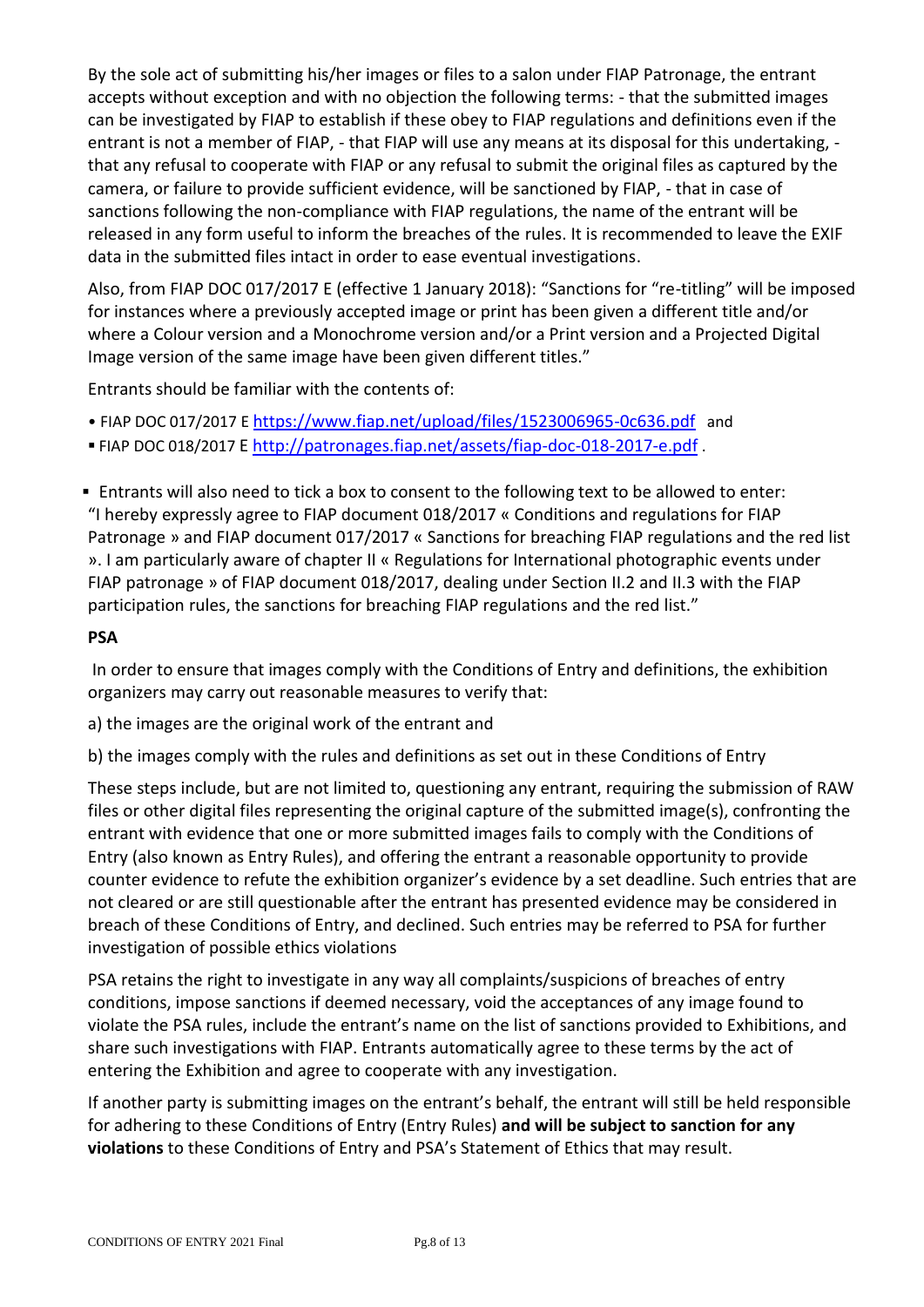Entrants will also need to tick a box to consent to the following text to be allowed to enter: 'I hereby expressly agree to FIAP document 018/2017 "Conditions and regulations for FIAP Patronage" and FIAP document 017/2017 "Sanctions for breaching FIAP regulations and the red list". I am particularly aware of chapter II "Regulations for International photographic events under FIAP patronage" of FIAP document 018/2017, dealing under Section II.2 and II.3 with the FIAP participation rules, the sanctions for breaching FIAP regulations and the red list.'

**• PSA NOTICE:** When an entrant fills in the Entry Form to submit an entry the entrant will see a feature to affirm he or she has read these Conditions of Entry when he or she fills out the entry form. If the entrant does not so affirm the entry will not be submitted

## ▪**APS**

VIGEX reserves the right to forward to the Australian Photographic Society information on any breaches of the Conditions of Entry. The Australian Photographic Society may investigate such breaches in its own right and the Australian Photographic Society reserves the right to impose sanctions on entrants who are deemed to have repeatedly breached the Conditions of Entry of Australian Photographic Society approved exhibitions.

As a condition of APS approval, the following statement is to be included on the website or on the entry form for each APS approved exhibition. Entrants must signify agreement to this statement before being permitted to complete the entry process.

*By submitting images to this exhibition in either print or digital form, I agree to accept without exception or objection the following terms:* 

*a) To ensure that images comply with the Conditions of Entry, including all relevant definitions, the exhibition organisers may ask me to provide originally captured images, with EXIF data intact, by a specified deadline.* 

*b) If I do not supply the requested image(s) in the specified time those images will be deemed to be in breach of the Conditions of Entry.* 

*c) Images that are submitted as requested may be investigated by any means determined appropriate by the exhibition organisers to establish if the image(s) comply with the conditions of entry.* 

*d) Images that are deemed by the exhibition organisers to breach the Conditions of Entry will be removed from the exhibition. Any acceptances or awards allocated to those images will become void.* 

*e) The exhibition organizers will provide APS with details of all breaches of the Conditions of Entry. APS retains the right to impose sanctions on entrants deemed to have repeatedly breached the Conditions of Entry of any APS Approved exhibition.* 

## **DEFINITIONS**

All entries shall conform to the stricter of the following definitions.

**PSA Statement on Subject Matter** *(This applies to all sections, not just Nature)*

There is one hard and fast rule, whose spirit must be observed at all times and **applies to all sections** offered in PSA recognised exhibitions.

## **The welfare of the subject is more important than the photograph**.

This means that practices such as baiting of subjects with a living creature and removal of birds from nests, for the purpose of obtaining a photograph, are highly unethical, and such photographs are not allowed in any PSA exhibitions.

There is also a PSA policy on the use of aerial photography - aircraft, helicopters and drones. This policy can be found at [https://psa-photo.org/index.php?psa-policies#drone.](https://psa-photo.org/index.php?psa-policies#drone)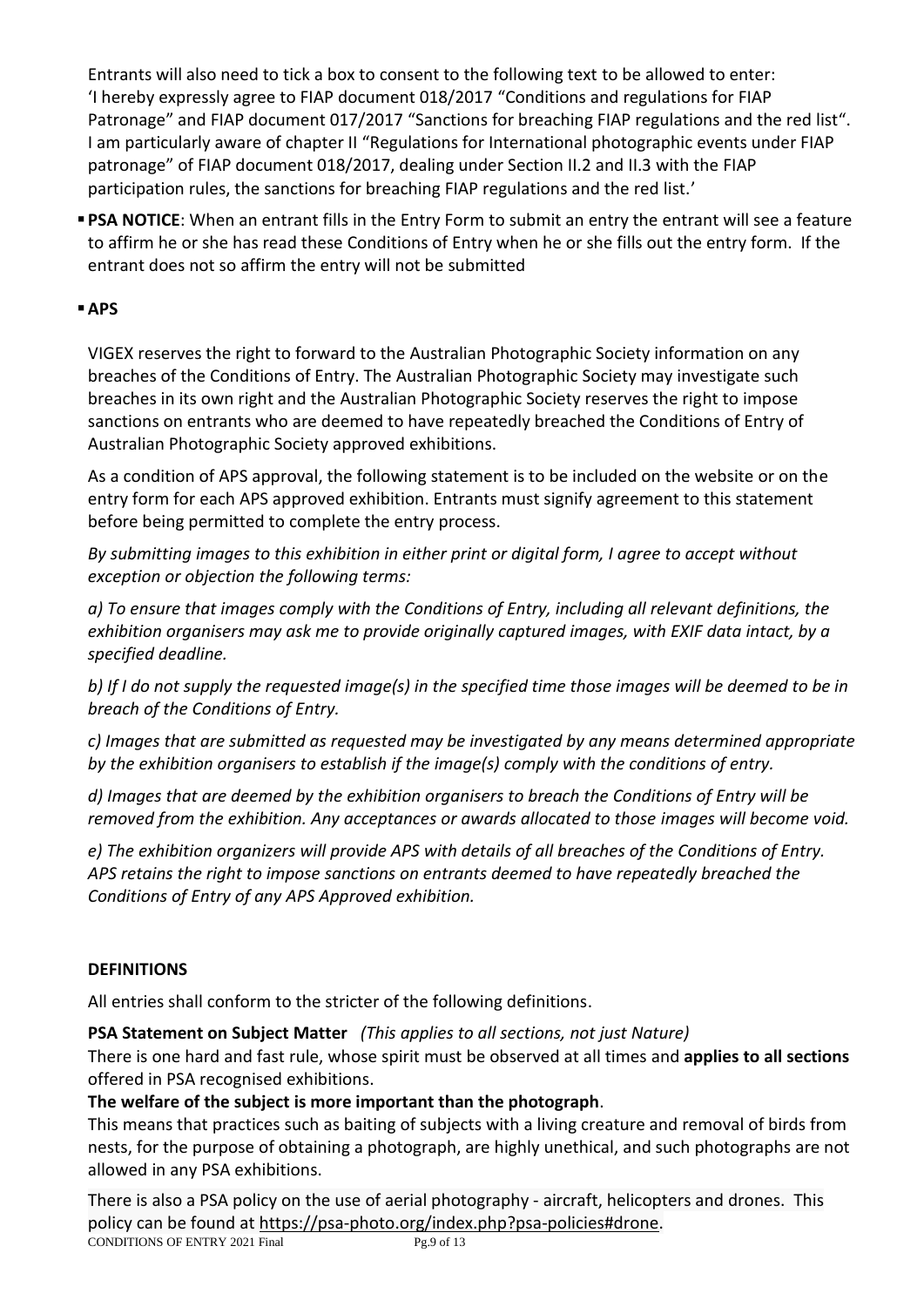The purpose of this policy is to prevent any interference with other individuals or animals which will or may cause a disturbance in their normal activity or disrupt the way any individuals or animals interact with their environment. Entry in this exhibition requires exhibitors to agree to this and other PSA policies

The content of images must comply with these General Conditions and with the Division and Section definitions listed in these conditions. Images that - in the sole opinion of the judges or the Exhibition Organizers - do not comply are likely to be disqualified so the entrant may be aware of the problem when considering entry into other PSA recognized exhibitions.

## **MONOCHROME OPEN**

## **FIAP definition of Monochrome**

A black and white work fitting from the very dark grey (black) to the very clear grey (white) is a monochrome work with the various shades of grey. A black and white work toned entirely in a single colour will remain a monochrome work able to stand in the black and white category; such a work can be reproduced in black and white in the catalogue of a salon under FIAP Patronage. On the other hand a black and white work modified by a partial toning or by the addition of one colour becomes a colour work (polychrome) to stand in the colour category; such a work requires colour reproduction in the catalogue of a salon under FIAP Patronage

## **PSA Monochrome Definition**

An image is considered to be Monochrome only if it gives the impression of having no color (i.e. contains only shades of grey which can include pure black and pure white) OR it gives the impression of being a greyscale image that has been toned in one color across the entire image. (For example by Sepia, red, gold, etc.) A greyscale or multi-colored image modified or giving the impression of having been modified by partial toning, multi-toning or by the inclusion of spot coloring does not meet the definition of monochrome and shall be classified as a Color Work

## *Attention is drawn to the PSA Statement on Subject Matter which applies to all sections* **COLOUR OPEN (Colour only)**

This section accepts all images which do not meet the definitions of monochrome above. Monochrome images will not be accepted into the Colour Open section.

*Attention is drawn to the PSA Statement on Subject Matter which applies to all sections*

## **NATURE (Monochrome or Colour)** – **FIAP/PSA Nature Definition**

Nature photography is restricted to the use of the photographic process to depict all branches of natural history, except anthropology and archeology, in such a fashion that a well-informed person will be able to identify the subject material and certify its honest presentation.

The story telling value of a photograph must be weighed more than the pictorial quality while maintaining high technical quality

Human elements shall not be present, except where those human elements are integral parts of the nature story such as nature subjects, like barn owls or storks, adapted to an environment modified by humans, or where those human elements are in situations depicting natural forces, like hurricanes or tidal waves.

Scientific bands, scientific tags or radio collars on wild animals are permissible.

Photographs of human created hybrid plants, cultivated plants, feral animals, domestic animals, or mounted specimens are ineligible, as is any form of manipulation that alters the truth of the photographic statement.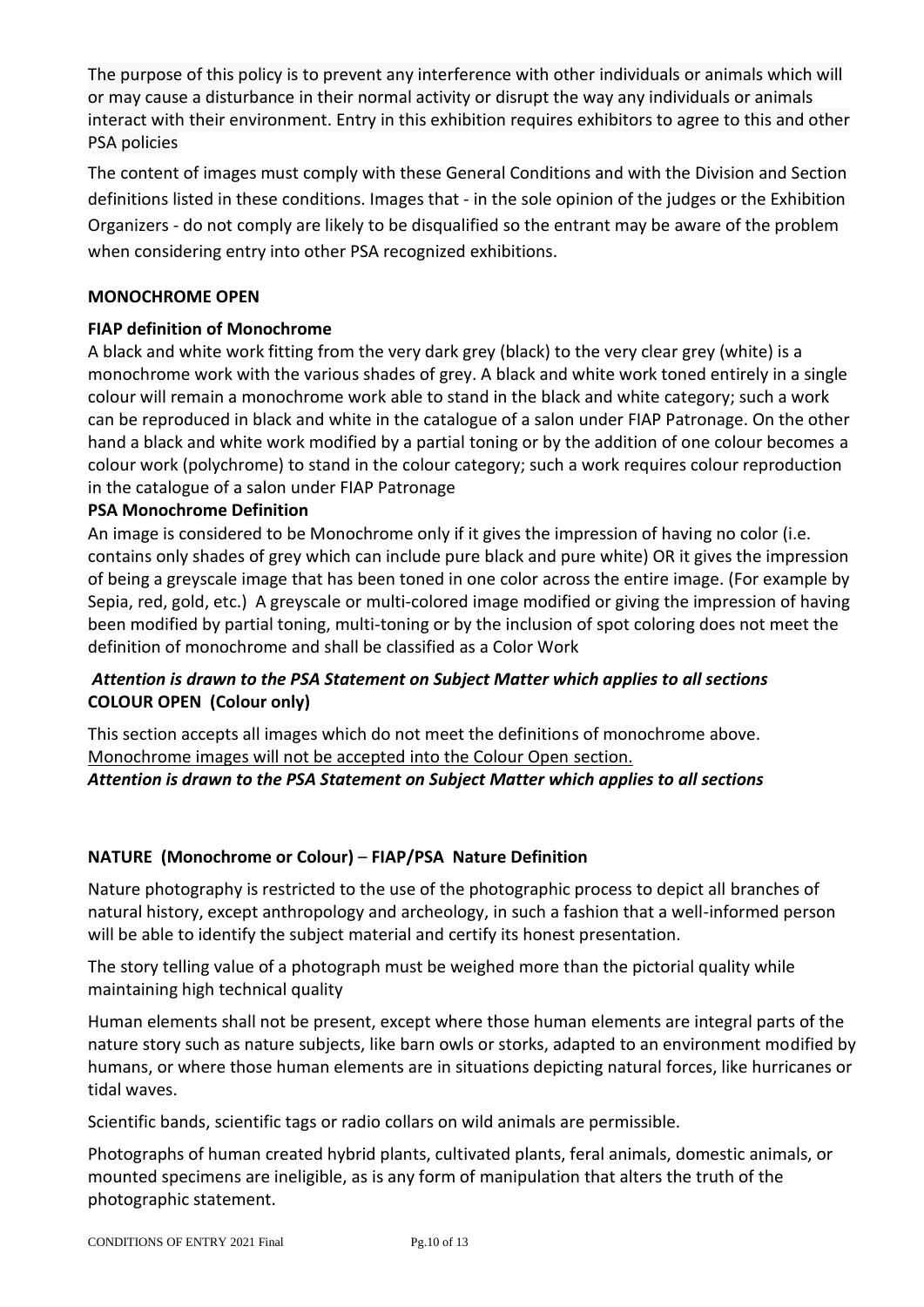No techniques that add, relocate, replace, or remove pictorial elements except by cropping are permitted.

Techniques that enhance the presentation of the photograph without changing the nature story or the pictorial content, or without altering the content of the original scene, are permitted including HDR, focus stacking and dodging/burning.

Techniques that remove elements added by the camera, such as dust spots, digital noise, and film scratches, are allowed.

Stitched images are not permitted.

Color images can be converted to greyscale monochrome.

Infrared images, either direct-captures or derivations, are not allowed.

Images entered in Nature sections meeting the Nature Photography Definition above can have landscapes, geologic formations, weather phenomena, and extant organisms as the primary subject matter. This includes images taken with subjects in controlled conditions, such as zoos, game farms, botanical gardens, aquariums and any enclosure where the subjects are totally dependent on man for food.

## *Attention is drawn to the PSA Statement on Subject Matter which applies to all sections*

## **CREATIVE (Colour only)** *Salon definition*

Creative means Altered Reality. A creative image may be of any subject matter and must look unrealistic, typically by displaying a change in natural colour or form or shape or arrangement or any combination of these. High Dynamic Range (HDR) images without further changes are not considered 'altered reality'.

The original images must be made by the entrant on photographic emulsion or captured digitally. All final images must be original and may not incorporate any elements photographed or produced by anyone else. All adaption and alteration of original images must be by the entrant.

Artwork and/or computer graphics generated by the entrant and/or 3rd party software processing may be incorporated. There are no limits to the degree of unusual or post-capture processing of these images provided that all work and images are by the entrant and the original photographic content predominates and is identifiable. Images may not be constructed entirely within a computer – the submitted work must remain photography and not digital art done only with the computer.

Good creative images will surprise the viewer with their originality of expression, their uniqueness, their imaginative content and the skill and sophistication in the techniques used. They should exhibit a high level of artistic quality. Images will be judged for both their photographic and technical merit.

## Monochrome images and non-creative images will not be accepted into the Creative section.

## *Attention is drawn to the PSA Statement on Subject Matter which applies to all sections*

## **TRAVEL (Monochrome or Colour)**

## **PSA Photo Travel Definition**

A Photo Travel image expresses the characteristic features or culture of a land as they are found naturally. There are no geographical limitations. Images from events or activities arranged specifically for photography, or of subjects directed or hired for photography are not permitted**.** Close up pictures of people or objects must include features that provide information about the location.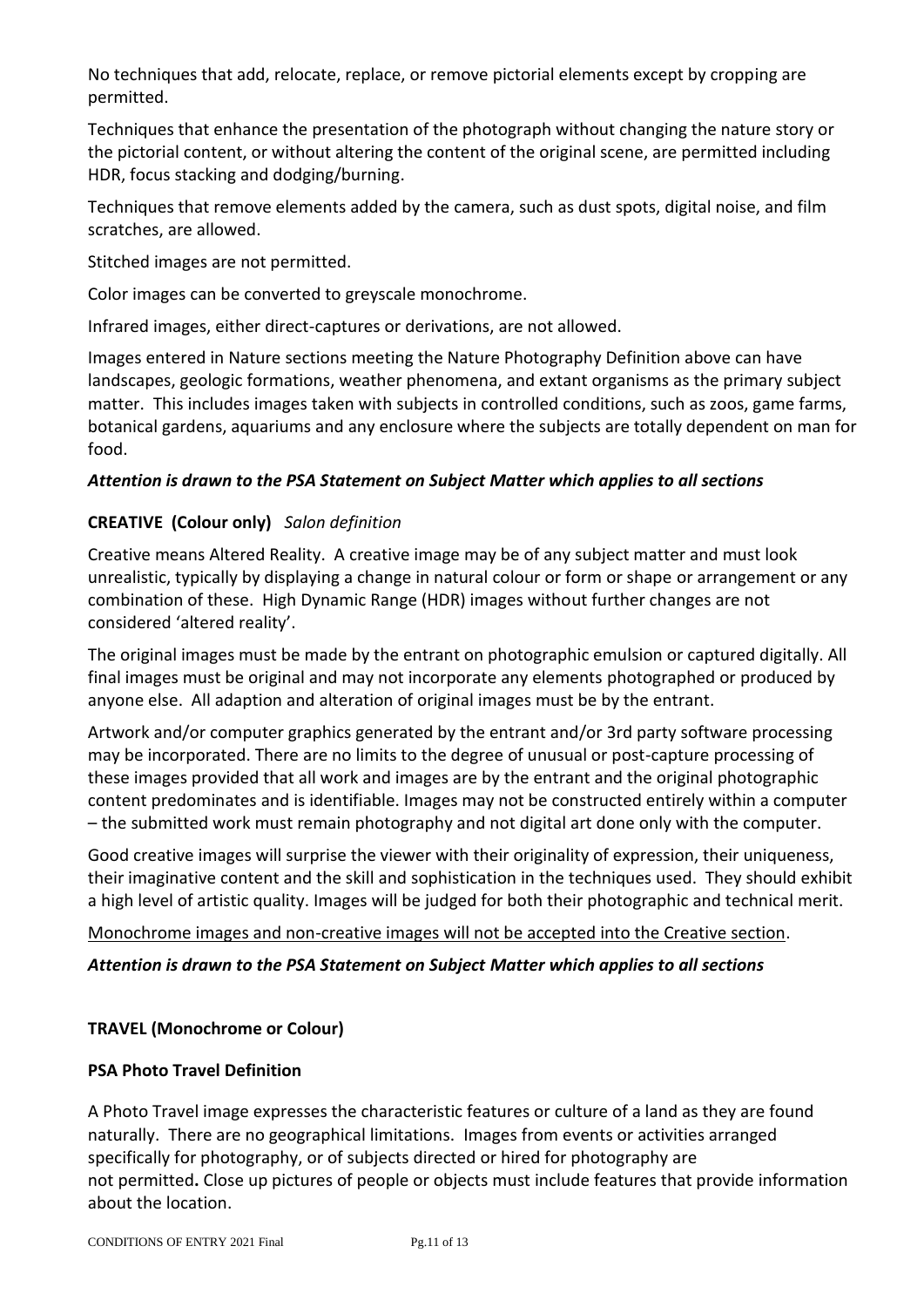Techniques that add, relocate, replace or remove any element of the original image, except by cropping, are not permitted. The only allowable adjustments are removal of dust or digital noise, restoration of the appearance of the original scene, and complete conversion to greyscale monochrome. Other derivations, including infrared, are not permitted. All images must look natural.

## *Attention is drawn to the PSA Statement on Subject Matter which applies to all sections*

## **DIFFERENCES IN SOCIETY (Colour Only)** *Theme, Salon definition*

People have many differences. Some that are commonly referred to are: gender, ethnicity, class, disability, age, sexual orientation, religion, health, wealth and employment. This is not a complete list. Around the world, these differences affect the way in which people live their lives and participate in their societies. This section asks for images, which are true reflections of lived experience, that illustrate these differences and the impact they have on human life in the modern world.

Monochrome images will not be accepted into the Differences in Society section.

*Attention is drawn to the PSA Statement on Subject Matter which applies to all sections*

## **Accepted entries will be eligible for the following Photographic Honours:**

FIAP Distinctions - AFIAP, EFIAP, EFIAP/b, EFIAP/s, EFIAP/g, EFIAP/p, EFIAP/d1, EFIAP/d2, EFIAP/d3 and club awards CAFIAP and CEFIAP.

APS Honours exhibition system for LAPS, AAPS, FAPS, MAPS, GMAPS, APSEM and for inclusion in the annual APS "Who's Who" of Australian Photography.

PSA - Valid acceptances received by PSA members in this exhibition are eligible for credit towards the PSA Distinctions of PPSA, EPSA, MPSA, GMPSA, GMPSA/b, GMPSA/s, GMPSA/g and GMPSA/p.

All entrants in PSA Recognized Exhibitions must provide name and country data exactly the same in each exhibition entered to receive proper credit for Star ratings and for inclusion in the annual PSA "Who's Who" of photography

The submission of an entry to a VIGEX Salon signifies the acceptance of all conditions of entry.

Conducted according to the recommended practices of the Federation Internationale de l'Art Photographique, Photographic Society of America and Australian Photographic Society Inc.

Any correspondence should be addressed to the salon at PO Box 952, Geelong, VIC 3220 Australia or by email: [salon@vigex.org.au](mailto:salon@vigex.org.au) .